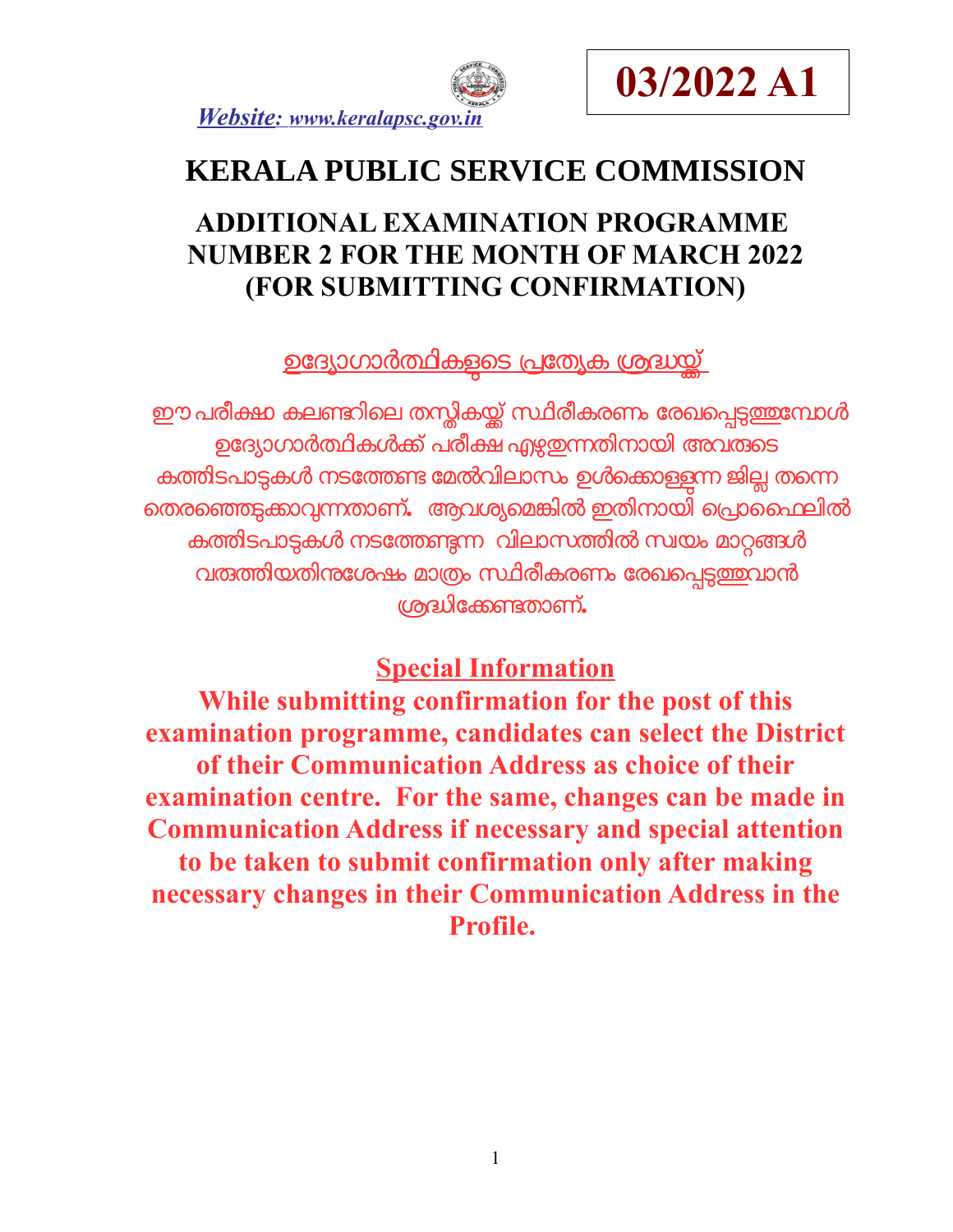| SI<br>$N0$ . | Date & Time                                                                                                                             | <b>Name of Post, Department &amp; Syllabus</b>                                                                                                                                                                                                                                                                                                                                                                                                                                                                                                                                                             | Category<br><b>Number</b>                                                     | No. of<br><b>Candidates</b> |  |
|--------------|-----------------------------------------------------------------------------------------------------------------------------------------|------------------------------------------------------------------------------------------------------------------------------------------------------------------------------------------------------------------------------------------------------------------------------------------------------------------------------------------------------------------------------------------------------------------------------------------------------------------------------------------------------------------------------------------------------------------------------------------------------------|-------------------------------------------------------------------------------|-----------------------------|--|
| $\mathbf 1$  | $\overline{2}$                                                                                                                          | $\overline{3}$                                                                                                                                                                                                                                                                                                                                                                                                                                                                                                                                                                                             | $\overline{\mathbf{4}}$                                                       | $5\overline{)}$             |  |
| $\mathbf{1}$ | 08.03.2022<br><b>TUESDAY</b>                                                                                                            | <b>SOIL SURVEY OFFICER</b><br><b>KERALA STATE LAND USE BOARD</b><br><b>Main Topics:-</b> Questions based on educational qualification<br><b>Maximum Marks</b><br>: 100<br>: 1 Hour 30 Minutes<br><b>Duration</b><br><b>Medium of Question : English</b><br><b>Mode of Exam</b><br>: OMR (Objective Multiple Choice)<br><b>Candidates can submit their confirmation for writing this examination</b>                                                                                                                                                                                                        | 594/2021<br>For<br>detailed<br><b>Syllabus</b><br><b>Click</b><br><b>Here</b> |                             |  |
|              |                                                                                                                                         | through one time registration profile from 20.01.2022 to 08.02.2022<br><u>അപേക്ഷകർക്ക് ഒറ്റത്തവണ രജിസ്മേഷൻ പ്രൊഫൈൽ വഴി ഈ പരീക്ഷ എഴ്ചതന്നതിന്കള്ള</u><br><u>സ്ഥിരീകരണം രേഖപെട്ടത്തവാൻ 20.01.2022 മതൽ 08.02.2022 വരെ അവസരം</u><br><u>ഉണ്ടായിരിക്കന്നതാണ്.</u><br>Candidates who successfully submit their confirmation on or before<br>08.02.2022 can download the Admission Tickets through their One Time<br>Registration Profile in the website www.keralapsc.gov.in from<br>22.02.2022<br>$08.02.2022$ വരെ സ്ഥിരീകരണം നൽകുന്നവർക്ക് പ്രൊഫൈൽ വഴി $22.02.2022$<br>മുതൽ അഡ്ലിഷൻ ടിക്കറ്റ് ലഭ്യമാകുന്നതാണ് . |                                                                               |                             |  |
|              | This examination will be held as a common test along with the serial numbers $10$ , 11 & 12 of<br>the examination programme No. 03/2022 |                                                                                                                                                                                                                                                                                                                                                                                                                                                                                                                                                                                                            |                                                                               |                             |  |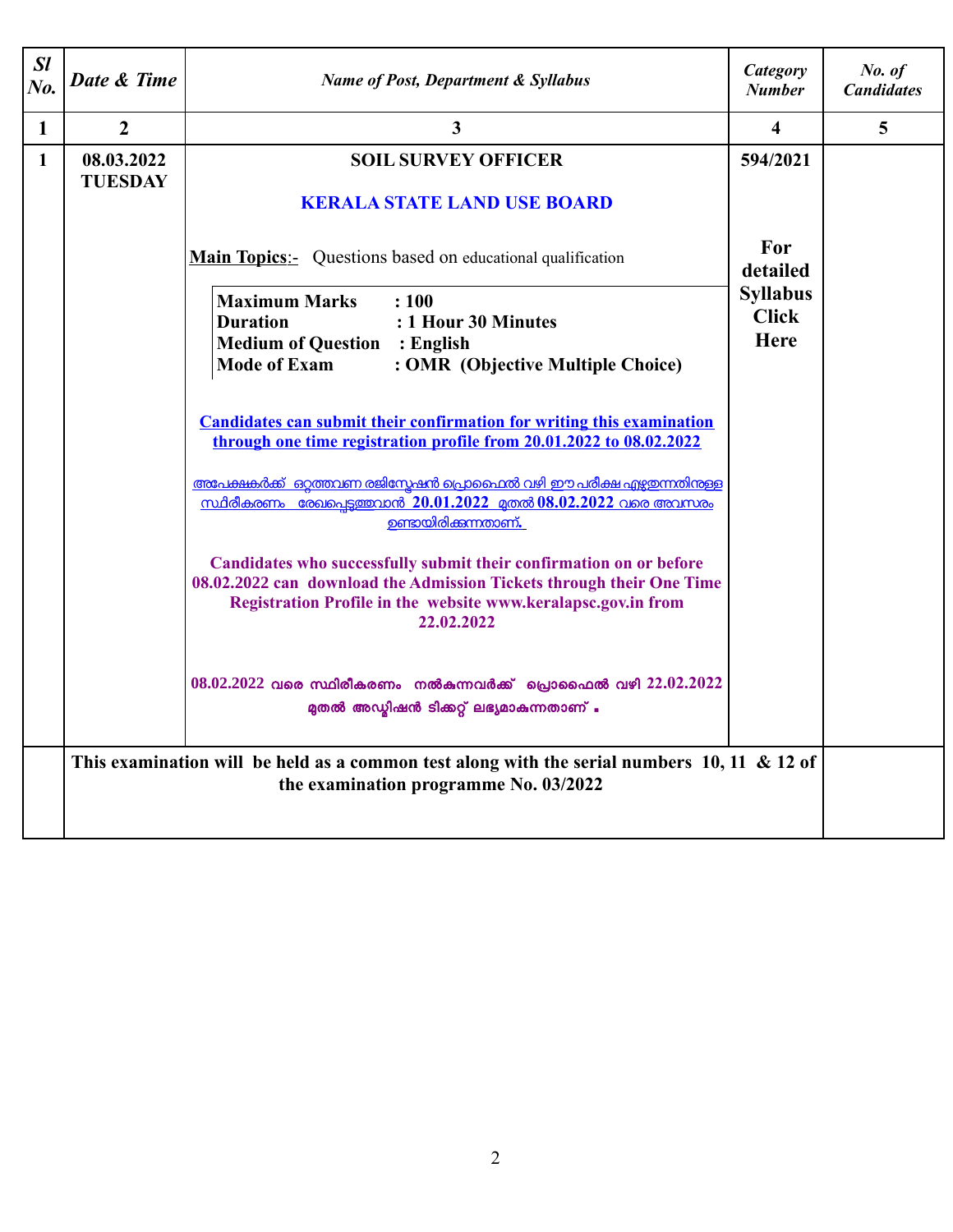| $\overline{2}$ | 15.03.2022<br><b>TUESDAY</b> | <b>WELFARE ORGANISER</b><br>(EX-SERVICEMEN ONLY)                                                                                                                                                                          | 749/2021                    | <b>KLM</b><br><b>PTA</b> |
|----------------|------------------------------|---------------------------------------------------------------------------------------------------------------------------------------------------------------------------------------------------------------------------|-----------------------------|--------------------------|
|                |                              | <b>SAINIK WELFARE</b>                                                                                                                                                                                                     | For                         | <b>ALP</b>               |
|                |                              | <b>Main Topics:-</b>                                                                                                                                                                                                      | detailed<br><b>Syllabus</b> | <b>TSR</b>               |
|                |                              |                                                                                                                                                                                                                           | <b>Click</b><br><b>Here</b> | <b>KNR</b>               |
|                |                              | General Knowledge, Current Affairs, Renaissance in Kerala -<br>60<br>Marks                                                                                                                                                |                             | <b>KZD</b>               |
|                |                              | General English<br>$-20$ Marks<br>Simple Arithmetic & Mental Ability $-20$ Marks                                                                                                                                          |                             |                          |
|                |                              | <b>Maximum Marks</b><br>: 100<br><b>Duration</b><br>: 1 Hour 30 Minutes<br><b>Medium of Question : English</b><br><b>Mode of Exam</b><br>: ONLINE                                                                         |                             |                          |
|                |                              | (Objective Multiple Choice)                                                                                                                                                                                               |                             |                          |
|                |                              | <b>Candidates can submit their confirmation for writing this examination</b><br>through one time registration profile from 03.02.2022 to 22.02.2022                                                                       |                             |                          |
|                |                              | <u>അപേക്ഷകർക്ക് ഒറ്റത്തവണ രജിസ്മേഷൻ പ്രൊഫൈൽ വഴി ഈ പരീക്ഷ എഴ്ചതന്നതിന്റള്ള</u><br><u>സ്ഥിരീകരണം രേഖപ്പെട്ടത്തവാൻ 03.02.2022 മുതൽ 22.02.2022 വരെ അവസരം</u><br><u>ഉണ്ടായിരിക്കന്നതാണ്.</u>                                   |                             |                          |
|                |                              | Candidates who successfully submit their confirmation on or before<br>22.02.2022 can download the Admission Tickets through their One Time<br>Registration Profile in the website www.keralapsc.gov.in from<br>01.03.2022 |                             |                          |
|                |                              | $22.02.2022$ വരെ സ്ഥിരീകരണം നൽകുന്നവർക്ക് പ്രൊഫൈൽ വഴി $01.03.2022$<br>മുതൽ അഡ്മിഷൻ ടിക്കറ്റ് ലഭ്യമാകുന്നതാണ് .                                                                                                            |                             |                          |
|                |                              | This examination will be held as a common test along with the category number 97/2019                                                                                                                                     |                             |                          |